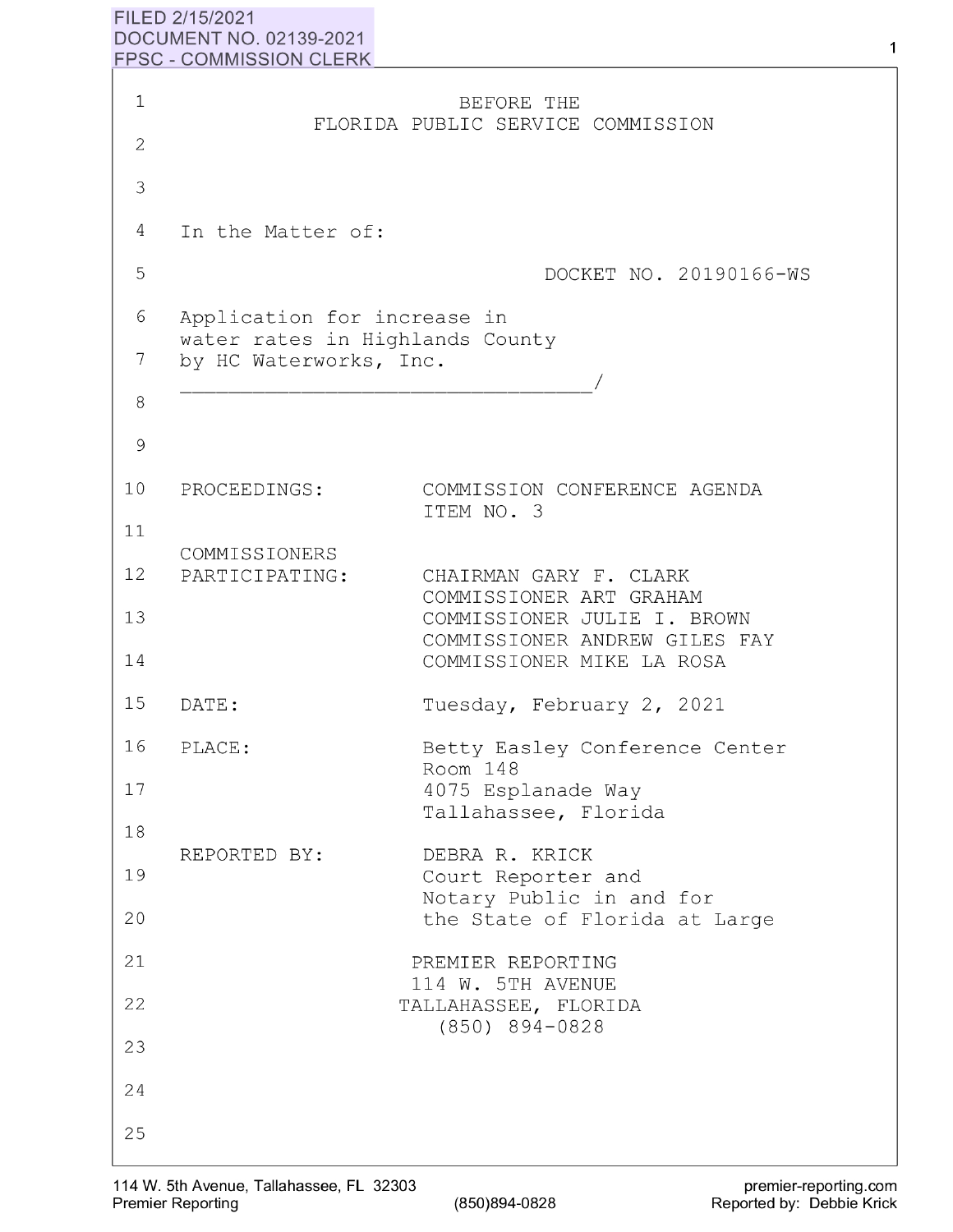P R O C E E D I N G S CHAIRMAN CLARK: All right. Next up is Item No. 3, consideration of the settlement agreement. This item, Mr. Futrell is going to introduce it. MR. FUTRELL: Item 3 addresses the joint motion of HC Waterworks, Inc., and the Office of Public Counsel for approval of a stipulation and settlement agreement. The utility applied for an increase in its water rates on October 15th, 2019. In May 2020, the Commission found the utility's quality of service to be unsatisfactory due to the high volume of customer complaints, and therefore, reduced the utility's return on equity by 50 basis points. The Commission also ordered the utility to work with its customers and the Office of Public Counsel to resolve customer service issues. OPC protested portions of the PAA order that related to the Commission's decision on the utility's quality of service. The utility filed a cross-petition requesting the Commission dismiss OPC's protest. In August 2020, the utility and OPC filed a joint motion for approval of a stipulation and settlement agreement that addresses issues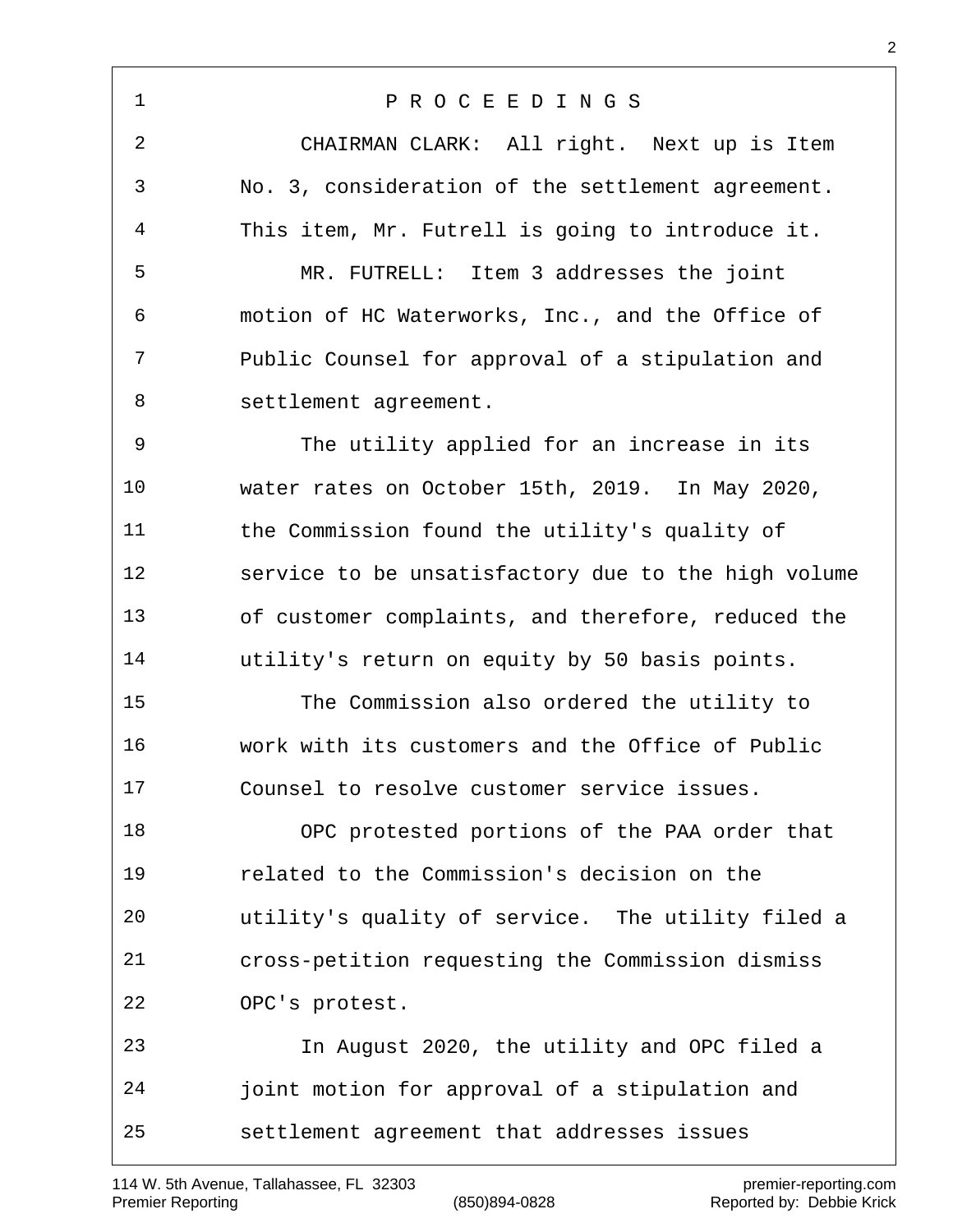associated with the utility's quality of service. Troy Rendell representing HC Waterworks and Stephanie Morse with the Office of Public Counsel would like to address the Commission. CHAIRMAN CLARK: All right. Again, Mr. Rendell, would you like to address? MR. RENDELL: Yes. Good morning, Commissioners. Troy Rendell on behalf of HC Waterworks. 10 10 I am here mainly to answer questions, but I did want to bring to the Commission's attention the Office of Public Counsel, with the assistance of Highlands County, coordinated a virtual customer meeting two weeks ago. We had three customers call in. Again, that's three out of a thousand water customers called in. Of those, one of them did state on the record his -- his quality has improved. We did send a customer rep -- I mean, a customer representative from the utility to the other two the next day, and they were satisfied, very impressed with our response. I believe the Commission can move forward and approve the settlement agreement and proceed forward.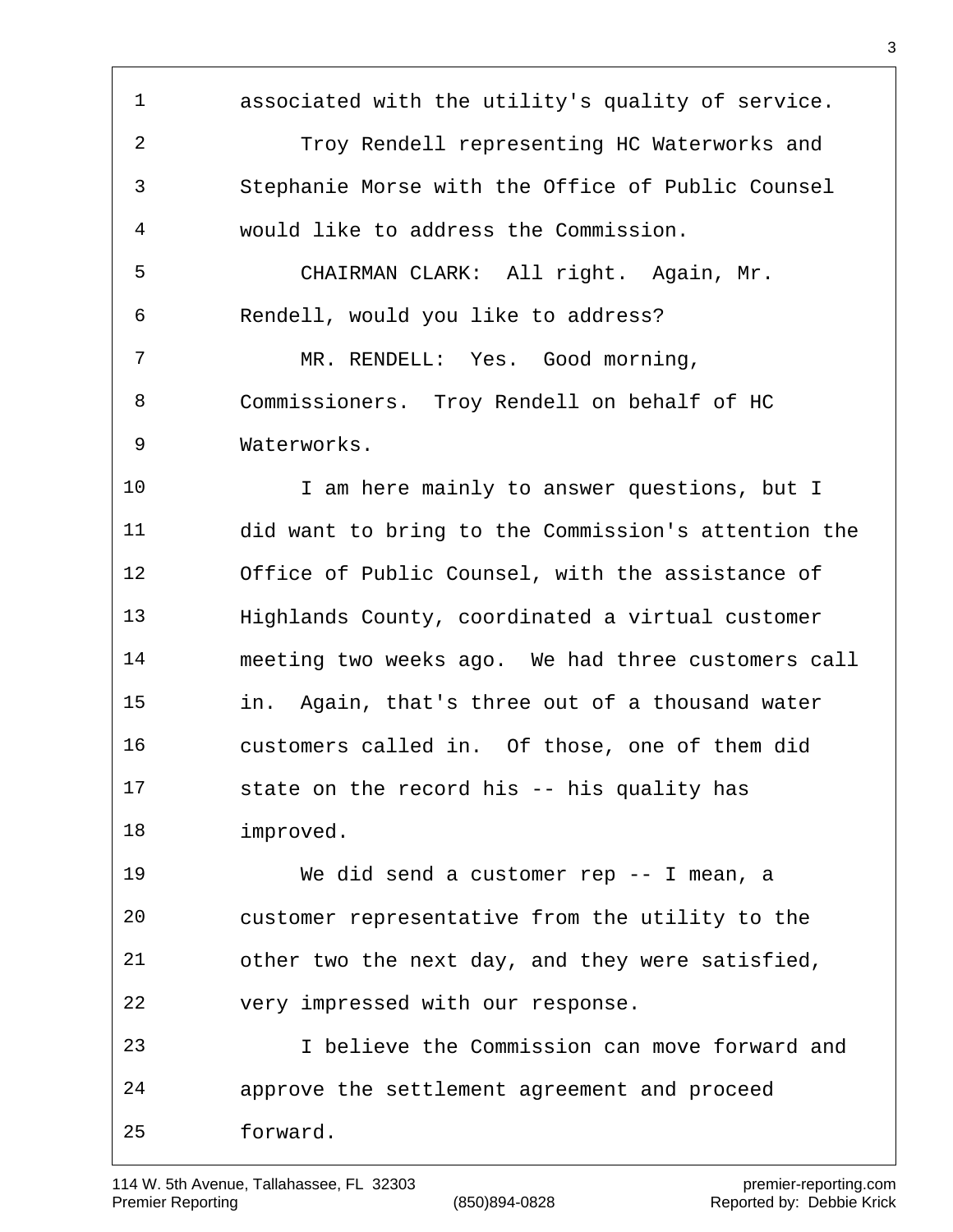1 Thank you. CHAIRMAN CLARK: Thank you very much, Mr. Rendell. Ms. Morse. MS. MORSE: Thank you, Mr. Chairman, and good morning, Mr. Chair and Commissioners. I am Stephanie Morse with the Office of Public Counsel which represents the customers of HC Waterworks. We just want to offer a brief explanation of the settlement entered into by the parties as proposed to you and the parties' joint motion filed August 11, 2020, and an explanation of why we believe the settlement serves the public interest. First, the settlement does not propose to change the rates recommended by staff. What the settlement does is respond to customers' concerns and request for enhanced communication with the utility, and an assurance that certain customer engagement referenced in the PAA would occur, and this relates to improving the quality of service which was an issue in the proceeding. So the two main components of the settlement are, one, participation by objective parties, and some engagement between the utilities and customers by the end of February 2021. And, two, quarterly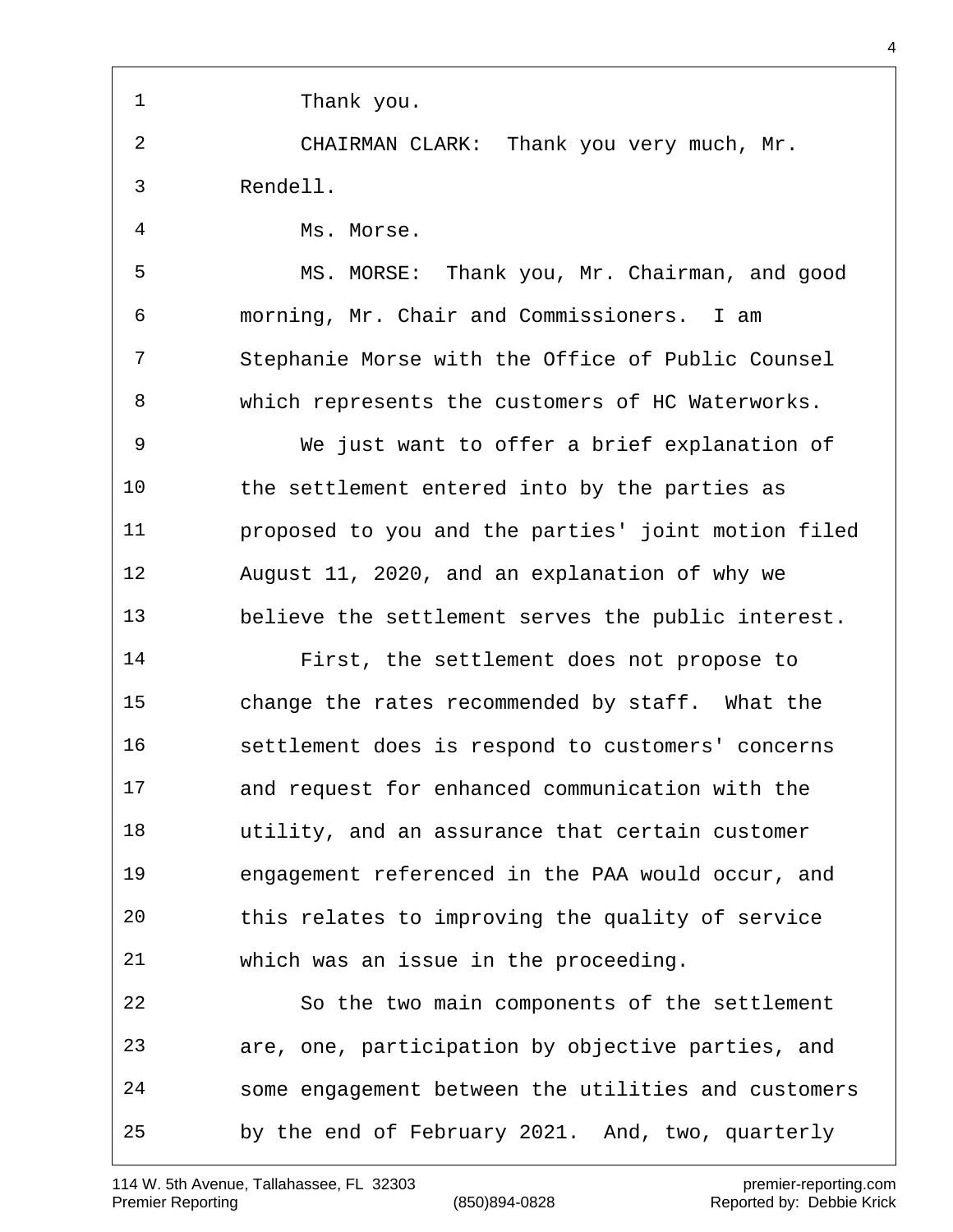status reports to be filed in the docket regarding customer complaints and their resolution. And regarding the -- the engagement component, as Mr. Rendell mentioned, OPC did host a virtual meeting for customers in January, and we were appreciative -- appreciative that members of the Commission's staff attended, along with the President of HC Waterworks and several members. It was a fruitful meeting which provided information the customers indicated they wanted. So, you know, in closing, as such, OPC believes the settlement is in the public interest, and we urge you to approve the settlement. Thank you. CHAIRMAN CLARK: Thank you very much, Ms. Morse. All right. Commissioners, do you have any questions? Commissioner Brown. COMMISSIONER BROWN: Quick question, thank you, Mr. Chairman, for Mr. Rendell on the settlement agreement on the boil water notices. It says, in section four -- and thank you, by the way, to the utility and Public Counsel for working together on this item, I should say, and working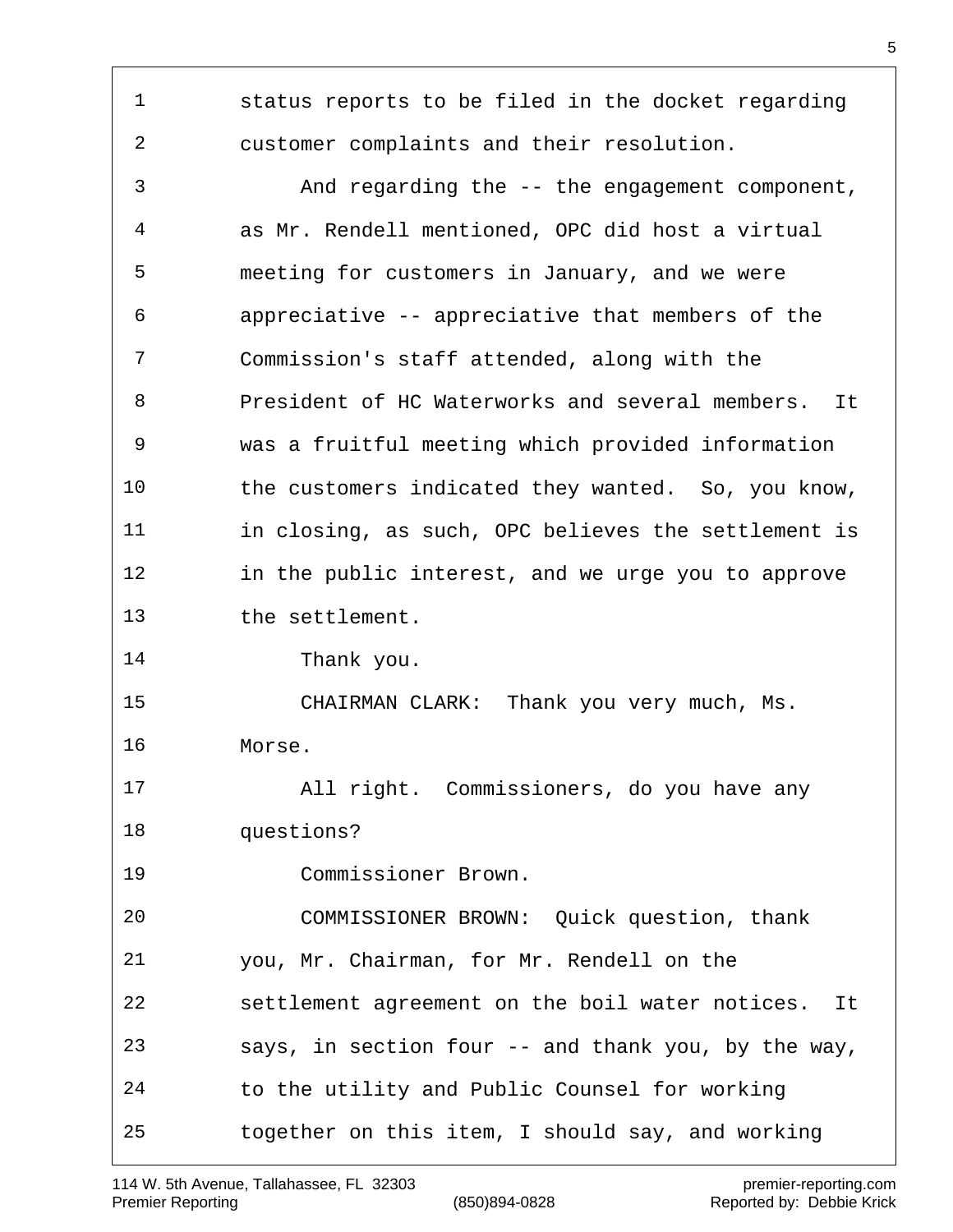with the customers. Really good faith effort here, so I appreciate it, but I just wanted a little more clarification on what HC Waterworks is going to be doing.

 It says that you are going to be complying with prescribed noticing for the precautionary boil water notices. Is there anything else you are going to be doing, and how are you going to be rolling that out?

 MR. RENDELL: Yes, thanks, Commissioners. Yeah, we have always met the requirements of DEP which requires a 24-hour notice after an event of either a loss of pressure or a main break. Typically, in the past, we have done that primarily through door hangers. We have recently used the radio stations and the TV stations. And then most recently, when -- when possible for an area, we used a -- it's kind of a reverse 911, it's called DialMyCalls, and that one is effective because it can trace, you know, if the call was answered, if a message was left, and we can kind of trace it. You know, no one method is 100 percent, you know, foolproof. We have some customers that don't like door hangers. We have some customers that don't want a phone call. We have some customers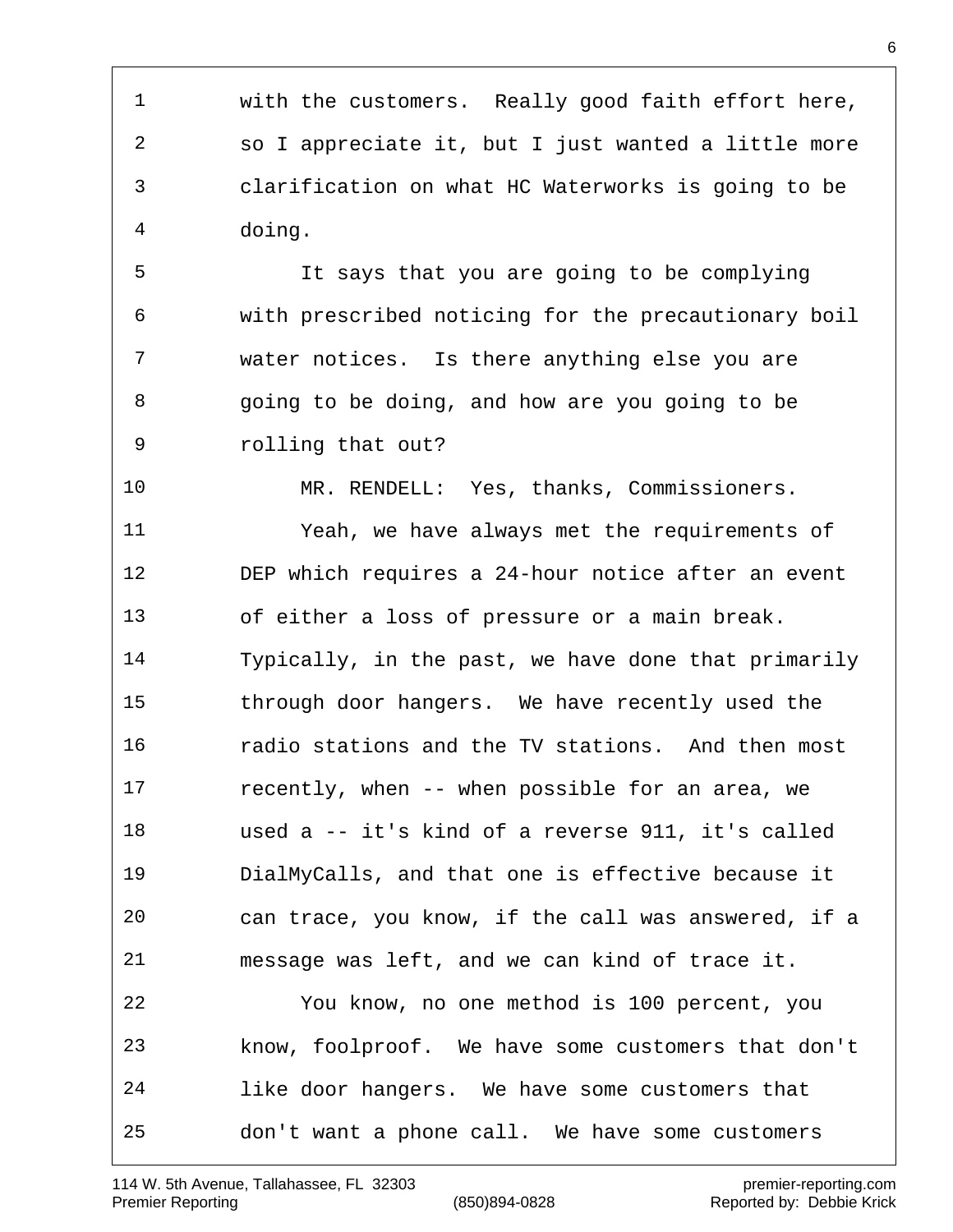say they don't watch the TV or listen to the radio, so no one method satisfies all customers, but we are trying to look for more innovative means of doing so when possible. COMMISSIONER BROWN: That's great, and, you know, personally we just had a boil water notice in 7 the City of Tampa, and we didn't -- none of us got notices for 48 hours, so no fliers or anything like that, so I appreciate all the efforts that you are doing. And with that, if there are no questions, I would move approval of this item. CHAIRMAN CLARK: All right. We have a motion from Commissioner Brown, if I heard her right, to find this in the public interest and to approve. Is there a second? 17 COMMISSIONER FAY: I will second. CHAIRMAN CLARK: I have a motion and a second. Any discussion? On the motion, all in favor say aye. (Chorus of ayes.) CHAIRMAN CLARK: All opposed? (No response.) CHAIRMAN CLARK: Motion carries. And again, thank you. As Commissioner Brown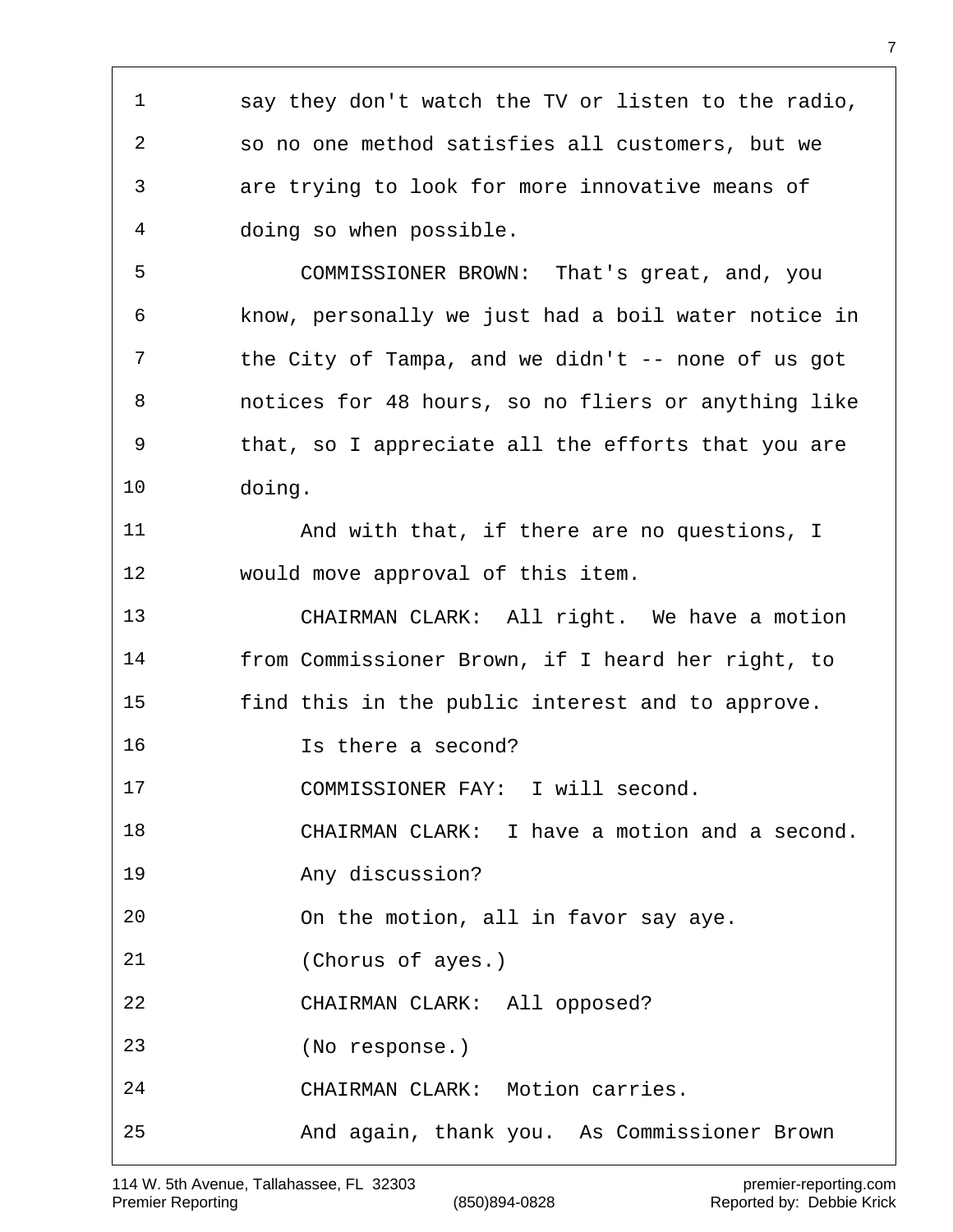| 1              | stated, thank you to OPC and to the water company  |
|----------------|----------------------------------------------------|
| 2              | for the hard work they did and to bring this       |
| 3              | settlement in. Our -- our great appreciation for   |
| $\overline{4}$ | all of your efforts.                               |
| 5              | All right. Is there anything else that needs       |
| 6              | to come before the Commission before we adjourn?   |
| 7              | All right. Seeing none, we are going to            |
| 8              | adjourn, and we are going to reconvene in 15       |
| 9              | minutes. Is 15 minutes an adequate amount of time? |
| 10             | 15 minutes we are going to reconvene.              |
| 11             | If you are a participant in the upcoming           |
| 12             | hearing, please go ahead and log in so we can test |
| 13             | everyone's audio and video for the upcoming        |
| 14             | meeting. Reconvene 10:15.                          |
| 15             | We stand adjourned.                                |
| 16             | (Agenda item concluded.)                           |
| $17$           |                                                    |
| 18             |                                                    |
| 19             |                                                    |
| 20             |                                                    |
| 21             |                                                    |
| 22             |                                                    |
| 23             |                                                    |
| 24             |                                                    |
| 25             |                                                    |